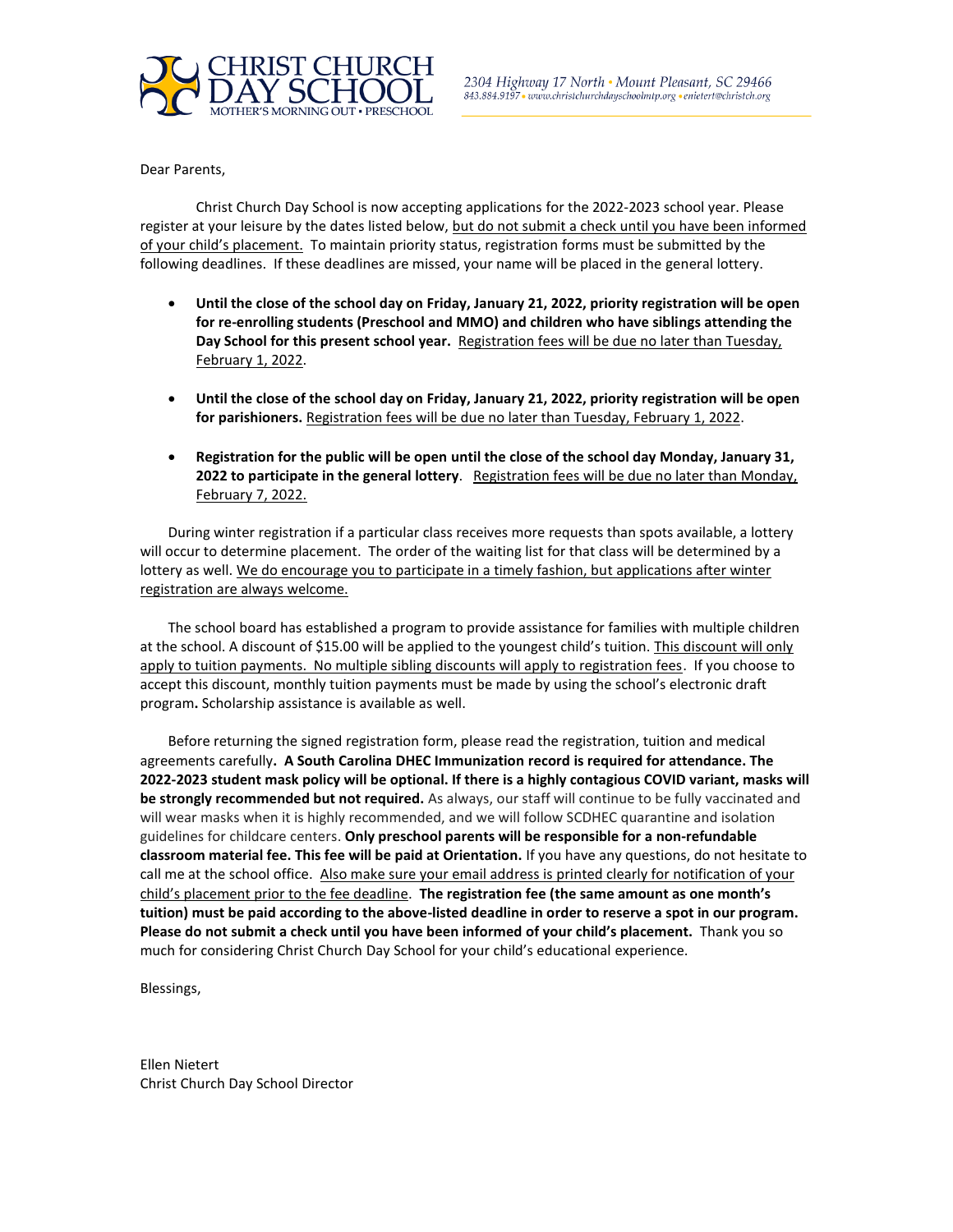## **CHRIST CHURCH DAY SCHOOL** Date \_\_\_\_\_\_\_\_\_\_\_\_\_\_\_\_\_\_\_\_\_\_\_ **2022-2023 REGISTRATION FORM**

| Is your child a returning student of CCDS (Preschool or MMO)?                                                                        |                                           | Yes<br>$No$ <sub>___</sub>                                                                               |  |  |                            |
|--------------------------------------------------------------------------------------------------------------------------------------|-------------------------------------------|----------------------------------------------------------------------------------------------------------|--|--|----------------------------|
| Does this child have a sibling who is currently enrolled in the CCDS?<br>Yes No<br>Are you a parishioner of Christ Church?<br>Yes No |                                           |                                                                                                          |  |  |                            |
|                                                                                                                                      |                                           |                                                                                                          |  |  | <b>STUDENT INFORMATION</b> |
| Child's Full Name                                                                                                                    |                                           |                                                                                                          |  |  |                            |
|                                                                                                                                      |                                           | Name to be called _______________________Gender_______Current Age______ Date of Birth ____________       |  |  |                            |
| <b>Street Address</b>                                                                                                                |                                           |                                                                                                          |  |  |                            |
|                                                                                                                                      |                                           |                                                                                                          |  |  |                            |
|                                                                                                                                      |                                           |                                                                                                          |  |  |                            |
|                                                                                                                                      |                                           |                                                                                                          |  |  |                            |
|                                                                                                                                      |                                           |                                                                                                          |  |  |                            |
|                                                                                                                                      |                                           | If your child has any special needs and/or health problems that we should be aware of, please list below |  |  |                            |
| and describe in full.                                                                                                                |                                           |                                                                                                          |  |  |                            |
|                                                                                                                                      |                                           |                                                                                                          |  |  |                            |
| PARENT/GUARDIAN INFORMATION                                                                                                          |                                           |                                                                                                          |  |  |                            |
|                                                                                                                                      |                                           |                                                                                                          |  |  |                            |
| Place of employment                                                                                                                  | Place of employment                       |                                                                                                          |  |  |                            |
| If SAHD, former occupation_____________                                                                                              |                                           |                                                                                                          |  |  |                            |
|                                                                                                                                      | If SAHM, former occupation_______________ |                                                                                                          |  |  |                            |
|                                                                                                                                      |                                           |                                                                                                          |  |  |                            |
|                                                                                                                                      |                                           |                                                                                                          |  |  |                            |
| Program applied for:                                                                                                                 |                                           |                                                                                                          |  |  |                            |
| Mother's Morning Out I: ______ 12 - 17 month old                                                                                     |                                           | Mon/Wed (9:00AM-11:30AM)                                                                                 |  |  |                            |
| Mother's Morning Out II: 18 - 23 month old                                                                                           |                                           | Tues/Thurs (9:00AM-12:00PM)                                                                              |  |  |                            |
|                                                                                                                                      |                                           |                                                                                                          |  |  |                            |
| Preschool (9:00AM-12:30PM)<br>Please indicate your first choice with a 1 and your second choice with a 2.                            |                                           |                                                                                                          |  |  |                            |
|                                                                                                                                      | 2 year old                                | Mon/Wed/Fri                                                                                              |  |  |                            |
|                                                                                                                                      | 2 year old                                | Tues/Thurs                                                                                               |  |  |                            |
|                                                                                                                                      |                                           |                                                                                                          |  |  |                            |
|                                                                                                                                      | 3 year old                                | Mon/Wed/Fri (must be potty trained)                                                                      |  |  |                            |
|                                                                                                                                      | 3 year old                                | Tues/Thurs (must be potty trained)                                                                       |  |  |                            |
|                                                                                                                                      | 3 year old                                | 2 Day 3's and Super Science Fridays                                                                      |  |  |                            |
|                                                                                                                                      |                                           | (must be potty trained)                                                                                  |  |  |                            |
|                                                                                                                                      |                                           |                                                                                                          |  |  |                            |
|                                                                                                                                      |                                           |                                                                                                          |  |  |                            |
|                                                                                                                                      | 4 year old<br>4 year old                  | Mon-Thurs (must be potty trained)<br>Mon-Fri (must be potty trained)                                     |  |  |                            |
|                                                                                                                                      | 4 year old                                | 4 Day 4's and Super Science Fridays                                                                      |  |  |                            |
|                                                                                                                                      |                                           |                                                                                                          |  |  |                            |
|                                                                                                                                      | 3-4 year old                              | Super Science Fridays (9:00AM-12:30PM)                                                                   |  |  |                            |
|                                                                                                                                      |                                           | (must be potty trained)                                                                                  |  |  |                            |
|                                                                                                                                      |                                           | No registration fee required                                                                             |  |  |                            |
| I have no preference regarding class choice.                                                                                         |                                           |                                                                                                          |  |  |                            |

\*\*\*Child must be the listed age on or by Sept 1, 2022 in order to be accepted.\*\*\*